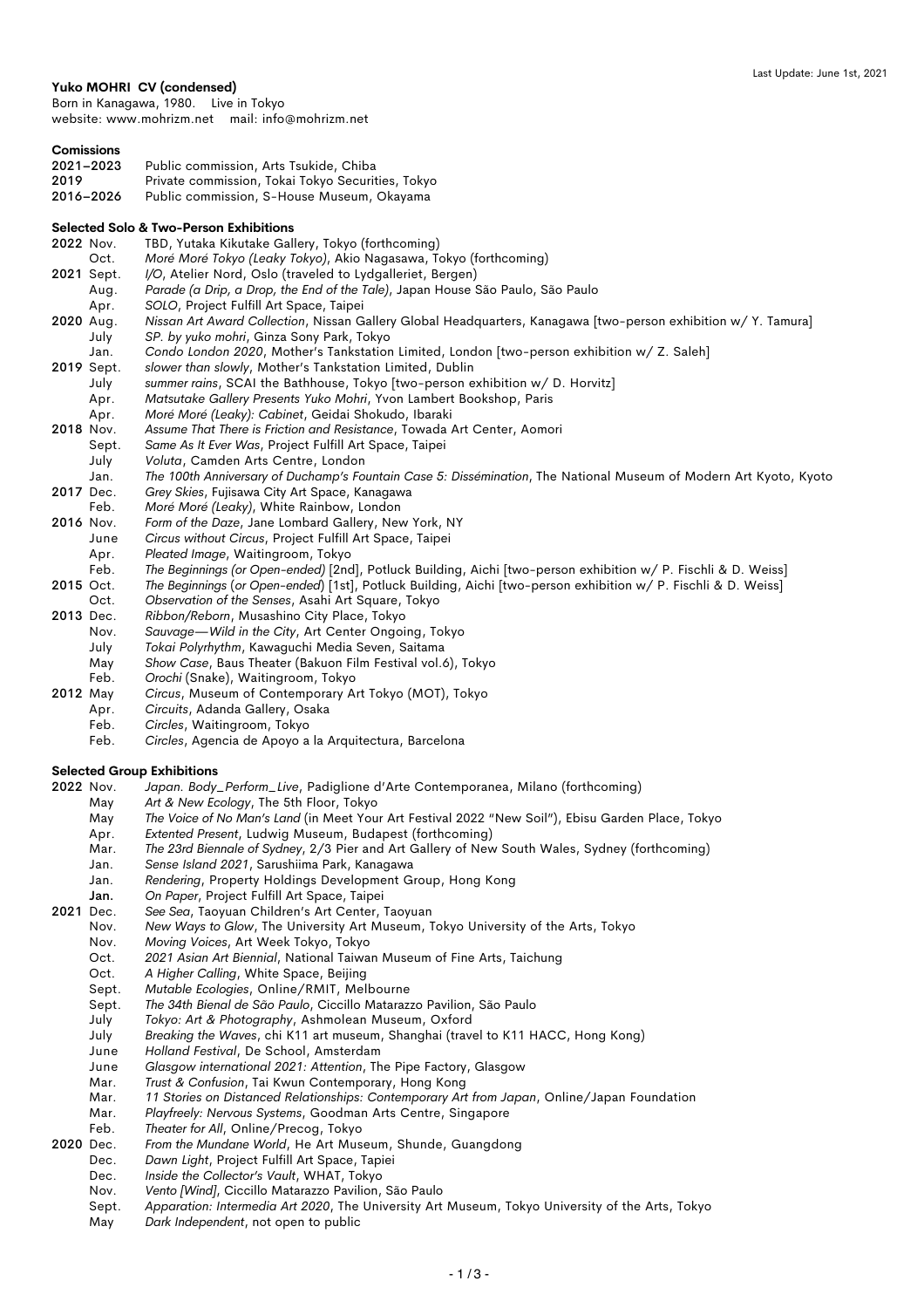|              | Apr.                     | Glasgow international 2020: Gi Digital Programme, Glasgow international, Online                                                                                                                  |
|--------------|--------------------------|--------------------------------------------------------------------------------------------------------------------------------------------------------------------------------------------------|
|              | Feb.                     | Where We Now Stand: In Order to Map the Future, 21st Century Museum of Contemporary Art, Kanazawa, Ishikawa                                                                                      |
| 2019 Dec.    |                          | Inter-resonance: Inter-organics, Sharjah Art Foundation, Sharjar                                                                                                                                 |
|              | Oct.                     | Publicness of the Art Center, Contemporary Art Gallery, Art Tower Mito, Ibaraki                                                                                                                  |
|              | Sept.                    | The 5th Ural Industrial Biennial of Contemporary Art: Immortality, Ekaterinburg                                                                                                                  |
|              | July<br>July             | U40, yu-un, Tokyo<br>MOT Collection: Please to Meet You, Museum of Contemporary Art Tokyo, Tokyo                                                                                                 |
|              | Mar.                     | Weavers of Worlds, Museum of Contemporary Art Tokyo, Tokyo                                                                                                                                       |
|              | Feb.                     | Visible Soul: Around the Asia Collection of Benesse Art Site Naoshima, Fukutake House, Okayama                                                                                                   |
| 2018 Nov.    |                          | The 9th Asia Pacific Triennale of Contemporary Art, Queensland Art Gallery   Gallery of Modern Art, Brisbane                                                                                     |
|              | Aug.                     | Sensory Agents, Govett-Brewster Art Gallery/Len Lye Centre, New Plymouth                                                                                                                         |
|              | July                     | Childhood, Palais de Tokyo, Paris                                                                                                                                                                |
|              | Mar.                     | Rehearsal, Tai Kwun Contemporary, Hong Kong                                                                                                                                                      |
|              | Mar.                     | Going Away Closer, Centro de Arte Contemporáneo Wifredo Lam, Havana (travel to Spiral, Tokyo)                                                                                                    |
| 2017 Oct.    |                          | Japanorama: New Vision on Art Since 1970, Centre Pompidou-Metz, Metz                                                                                                                             |
|              | Sept.                    | 14th Biennale de Lyon, Musée d'art contemporain de Lyon, Lyon<br>Sapporo International Art Festival 2017, Hokkaido                                                                               |
|              | Aug.<br>Feb.             | MOT Satellite Spring 2017: by the Deep Rivers, Tokyo                                                                                                                                             |
| 2016 Dec.    |                          | Kochi-Muziris Biennale 2016: Forming in the Pupil of an Eye, Aspinwall, Fort Kochi, Kochi                                                                                                        |
|              | Mar.                     | Roppongi Crossing 2016, Mori Art Museum, Tokyo                                                                                                                                                   |
|              | Mar.                     | Regeneration Movement, National Taiwan Museum of Fine Arts, Taichung                                                                                                                             |
|              | Feb.                     | Don't Panic It's Organic, Galerie Zimmermann Kratochwill, Graz                                                                                                                                   |
|              | Jan.                     | The Way Things Go, Taipei Fine Arts Museum, Taipei                                                                                                                                               |
| 2015 Nov.    |                          | Nissan Art Award 2015, BankArt Studio NYK, Kanagawa                                                                                                                                              |
|              | Oct.                     | 2015 Jaguar Asia Tech Art Prize (Art Taipei 2015), Taipei World Trade Center, Taipei                                                                                                             |
|              | Sept.<br>July            | Spectrum, Spiral Garden, Tokyo<br>Mirror Mirror, Kate Werble Gallery, New York, NY                                                                                                               |
| 2014 Dec.    |                          | Unseen Existence, Hong Kong Arts Centre, Hong Kong                                                                                                                                               |
|              | Sept.                    | Dommune University of the Arts, 3331 Arts Chiyoda, Tokyo                                                                                                                                         |
|              | Aug.                     | Yokohama Triennale 2014, Yokohama Museum of Art, Kanagawa                                                                                                                                        |
|              | July                     | Media Art/Kitchen Aomori, Aomori Contemporary Art Centre, Aomori                                                                                                                                 |
|              | July                     | Sapporo International Art Festival 2014, Seika-Tei & Chikaho, Sapporo                                                                                                                            |
|              | May                      | Causality: Kinetic Expressions, 1335Mabini, Manila                                                                                                                                               |
|              | Jan.                     | Transmediale 14, Haus der Kulturen der Welt, Berlin                                                                                                                                              |
| 2013 Sept.   | Mar.                     | Media Art/Kitchen, National Gallery of Indonesia, Jakarta<br>The Things We Have Overlooked, Sendai Mediatheque, Miyagi                                                                           |
| 2012 Nov.    |                          | Anonymous Life, NTT InterCommunication Center (ICC), Tokyo                                                                                                                                       |
|              | Mar.                     | X_Sound, Nam June Paik Art Center, Yongin                                                                                                                                                        |
| 2011 Nov.    |                          | Omnilogue: Alternating Currents, Perth Institute of Contemporary Arts, Perth                                                                                                                     |
|              |                          |                                                                                                                                                                                                  |
|              | <b>Bibliography</b>      |                                                                                                                                                                                                  |
|              |                          | - Monographs & Solo Exhibition Catalogs                                                                                                                                                          |
| 2022         |                          | Moré Moré Tokyo (Leaky Tokyo). text by Lena Fritsch. Tokyo: Akio Nagasawa Publishing, Oct. 2022 (forthcoming)                                                                                    |
| 2021<br>2019 |                          | AN File: I/O. text by Tomoko Yabumae. Oslo: Atelier Nord, Sept. 2021<br>Assume That There Is Friction and Resistance. text by Emma Lavigne, Minoru Hatanaka, Taisuke Shimanuki, Kazuko Koike and |
|              |                          | Kodama Kanazawa. Tokyo: Getsuyosha, Feb. 2019                                                                                                                                                    |
| 2018         |                          | After the Echo Document. text by Chiaki Sakaguchi. Tokyo: Private Edition, Nov. 2018                                                                                                             |
|              |                          | Yuko Mohri. text by Sam Belinfante. London: Camden Arts Centre, July 2018                                                                                                                        |
|              |                          | Grey Skies. poem by Sayaka Ohsaki; text by Hitoshi Nakano; Satoko Sugimoto. Kanagawa: Fujisawa City Art Space, Feb. 2018                                                                         |
| 2017         |                          | Yuko Mohri. text by Richard Wentworth; Mark Rappolt (ArtReview); Edward Ball. London: White Rainbow, Apr. 2017                                                                                   |
| 2016         |                          | Rappolt, Mark. "How Art Appropriates Life." ArtReview Asia. Autumn, London: ArtReview, Sept. 2016, pp.52-59                                                                                      |
|              |                          | [cover, interview, ill]                                                                                                                                                                          |
| 2014<br>2012 |                          | Yuko Mohri Anmerkung-Art Hack Day Transmediale. Tokyo: BCCKS, Jan. 2014                                                                                                                          |
|              | - Selected Writings      | Moré Moré Tokyo (Leaky Tokyo). Tokyo: BCCKS, Oct. 2012                                                                                                                                           |
| 2022         |                          | Essay, "Spur of the Moment." Kawariniyomuhito. Tokyo: Kawariniyomuhito, June 15, 2022                                                                                                            |
|              |                          | Essay, "About the Christian Marclay's Works." RealTokyo. Tokyo: RealTokyo, Jan. 28, 2022, <https: <="" td="" www.realtokyo.co.jp=""></https:>                                                    |
|              |                          | en/out-and-about/christian-marclay-found-in-odawara/>                                                                                                                                            |
| 2021         |                          | Essay, "Akiba." Tosho. Tokyo: Iwanami Shoten, May 1, 2021, pp.2-5                                                                                                                                |
| 2019         |                          | Column, "Nam June Paik today." ArtReview (web). London: ArtReview, Oct. 18, 2019,                                                                                                                |
|              |                          | <https: ar_october_2019_nam_june_paik_today="" artreview.com="" features=""></https:>                                                                                                            |
| 2018         |                          | Essay, "Dissémination"; Dialogue, "Cross Talk with Akira Asada." One Hundred Years of Fountain(s): When a Urinal Becomes Art.                                                                    |
|              |                          | Tokyo: Lixil Publishing, Apr. 20, 2018, pp.198-233<br>Essay, "On Moving." Place, Art, Consciousness: Meiji University School of Science and Technology Annual 2018.                              |
|              |                          | Tokyo: Meiji University School of Science and Technology, Mar. 2018, pp.76–77                                                                                                                    |
| 2017         |                          | Essay, "Catalyst Creation." ArtReview Asia. London: ArtReview, June 13, 2017, p.60                                                                                                               |
|              |                          |                                                                                                                                                                                                  |
|              | <b>Grants and Awards</b> |                                                                                                                                                                                                  |
| 2022<br>0000 |                          | Grant, Grant in Support of Art-Related International Exchange, Pola Art Foundation                                                                                                               |
|              |                          |                                                                                                                                                                                                  |

2022 Grant for Art-related International Exchange, Yoshino Gypsum Art Foundation<br>2022 Grant, Noumura Foundation

- 2022 Grant, Noumura Foundation<br>2020 Grant, Arts Council Tokyo Fis
- 2020 Grant, Arts Council Tokyo Fiscal Year 2020, Arts Council Tokyo
- 2020 Grant, Asahi Shimbun Foundation<br>2019 Cité internationale des arts: Lauréa
- 2019 Cité internationale des arts: Lauréats 2020, Institut français
- 2019 Ones to Watch 2019, *It's Nice That*